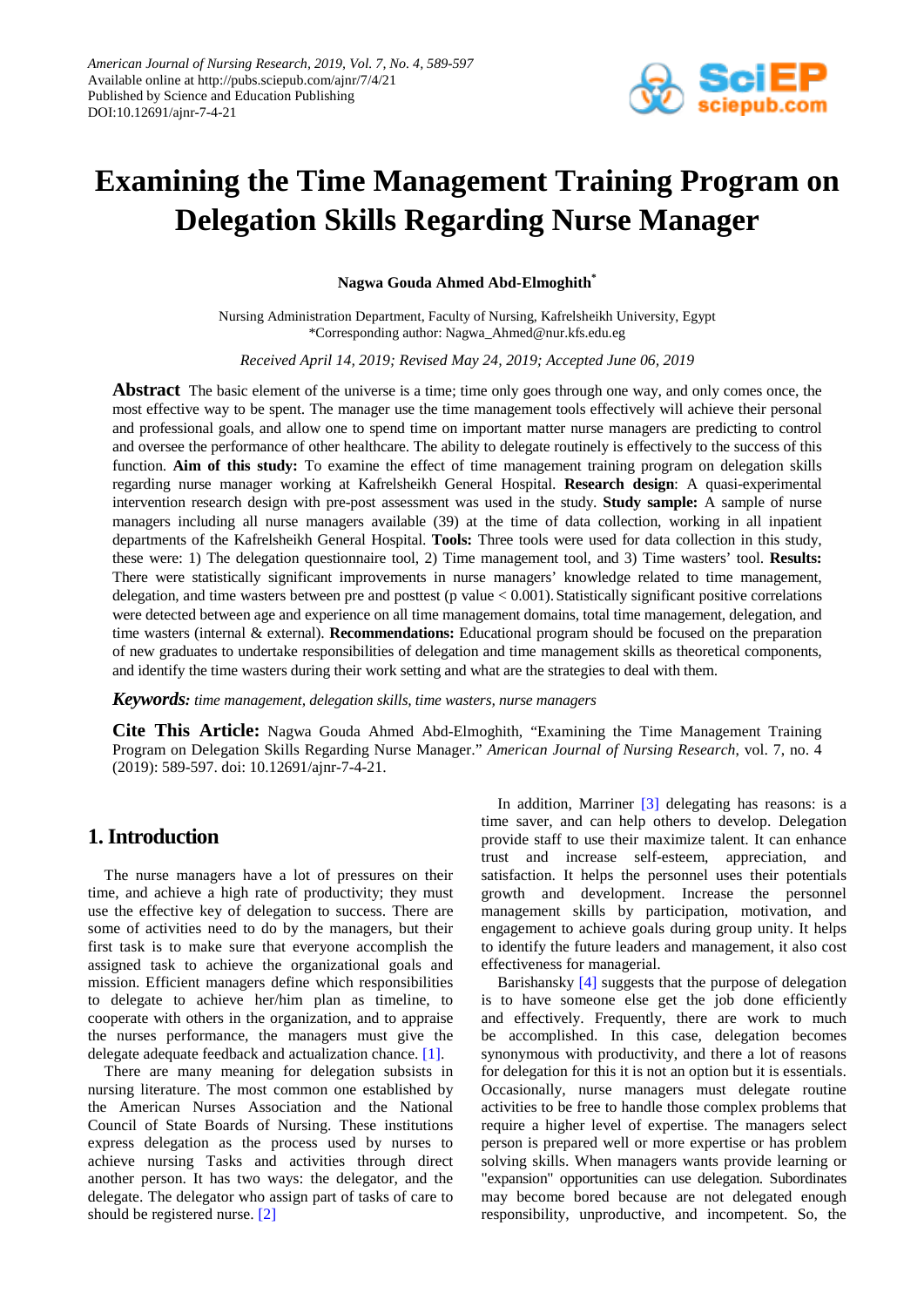manager participate their subordinates personal and professional improvement by delegation.

The practice of delegation has many benefits for nurses. Effective delegation allows the nurse time to perform more complex activities that are specific to the registered nurse role [\[5,6\],](#page-7-4) autonomy increased nursing satisfaction [\[5,6,7\],](#page-7-4) and enhanced time management [\[7,8\].](#page-8-0)

Moreover, to ensure the effective delegation consistency the following basic key guideline to the delegator like: a positive attitude is started, provide clarification, during delegation carefully consider how directions are given; need the clear directions; fair enough about unfavorable tasks; determine priorities, provide and receive feedback. Further, managers should match the task with person who has knowledge, skills, abilities, capabilities, and delegates' interest to get effective delegation. Effective delegation gives the nurse managers more time to concentrate on what is urgent and important and can improve job satisfaction, responsibility and productivity [\[9\].](#page-8-1)

Marquis and Huston [\[10\]](#page-8-2) mentioned the managers make recurrent mistakes in delegation, these include under delegating, over delegating, and improper delegating. Manager has a false guessing that delegation may be explained as lack of ability to do job correctly or completely that means under delegation. Delegation can expand the manager's power and capability by increasing what can be accomplished not needs to limit the manager's control, prestige, and authority. In fact, delegation can be empowering, both to the person delegating and to the person being delegated to.

Swinton [\[11\]](#page-8-3) suggests that the most frequent causes of under delegation the manager's willingness to achieve the whole job personally due to a lack of trust in anyone; because he or she require more experience or the manager can do it better and faster than anyone else. It is important to remember that time spent in learning another to do a job can be return10-fold in the future. Furthermore, it is the opportunity for subordinates to improve productivity, and express feelings of enrichment and accomplishment.

While, Bai [\[12\]](#page-8-4) clarified that some managers over delegate as they are poor monitors of time and spend most of their time just trying to get organized and added that others over delegate because they feel insecure in their ability to perform a task. Moreover, Marquis and Huston [\[13\]](#page-8-5) spotlighted that inappropriate delegation contains delegating at the false time, false person for a false reason. It may include assigning the task and responsibility that are beyond the capability of the person to whom they are being delegated or that should be done by someone with greater expertise, training, or authority. However, with delegation, responsibility can be transferred from the registered staff member to the nursing assistive personnel (NAP) but accountability is shared by both  $[14]$ .

In delegation as a function of professional nursing with the restructuring of care delivery models, registered nurses at all levels are increasingly being expected to make assignments for, and supervise the work of different levels of employees. To increase the likelihood that the increased delegation required in today's restructured health care organizations does not result in an unsafe work environment, organizations should have: a) a clearly defined structure where register nurses are recognized as leaders of the health care team, b) job descriptions that clearly define the roles and responsibilities of all workers, c) education programs that help personnel learn the roles and responsibilities of coworkers, and d) training programs that foster the development of leadership and delegation skills [\[15\].](#page-8-7)

Organizing and using time efficiently, is the biggest challenges one may face in his/her first position, and is a time management process. Employees haven't time to accomplish their technical job efficiently, because time is limited, it's become essential to learn time management skills [\[16\].](#page-8-8)

The issue of "not enough time" have an answer is time management. In addition, time management has around the tools, skills, activities and mentality needed to work every day in a more efficient way. One must recognize that wasting time is a preferable pastime for most nurse managers, and it is important for nurse managers to acquire knowledge on time management so that productivity could be improved [\[17\].](#page-8-9)

Olejniczak [\[18\]](#page-8-10) says: Time management is about the harmonious and oriented how to apply the goal in practice of certain mechanism of work that managing individuals and workplace environment becomes easy in which, the available one's time is used up in the most way possible" planning of one minute of supply saves ten minutes of doing that. By implementing several work mechanism in organizations gradually; that lead to the nurses are increase their efficiency and effectiveness of work. According to Olejniczak [\[18\]](#page-8-10) lists ten benefits from planning and using up individuals time well: presents the activities with a smaller amount of power, organizing of individuals to work better, decrease chaos and stress, increase work satisfaction, increase motivation, engage in tasks in time, decrease stress at work and focus efficiently, less mistakes, achievement faster to goals.

On the hand, it is important and vital issues require leadership and management in all areas of activity. Effective leadership lead to human and non-human resources move quickly toward higher productivity. In the meanwhile, time management is an essential in the nursing managers' profession. [\[19\].](#page-8-11)

In addition, two final attitudes that help managers to avoid time wasters and procrastination: 1) social groups that is the common time wasters includes telephone, unexpected visitors, inappropriate delegation, disorganization personal, miscommunication, and bad self-discipline. 2) Person who spends too much time uses a telephone, while another only manages by crisis. When he/she completes his/her personal analysis suggested earlier, looks at ways in which he/she spends his/her time and decides which of those actions act as time wasters. Once specified, he/she design plans for remove or lessening the time spent in such activity [\[16\].](#page-8-8)

Determining the time of day when he/she is most productive. When he/she has determined what works best for him/her, using this time to initiate projects. This will make the task seem less overwhelming [\[20\].](#page-8-12) Because most individuals are inundated with requests for their time and energy, the next step in time management is prioritizing, which may well be the key to good time management. Prioritizing simply means what needs to be accomplished? Is all requests divided into three categories: a) don't do, b)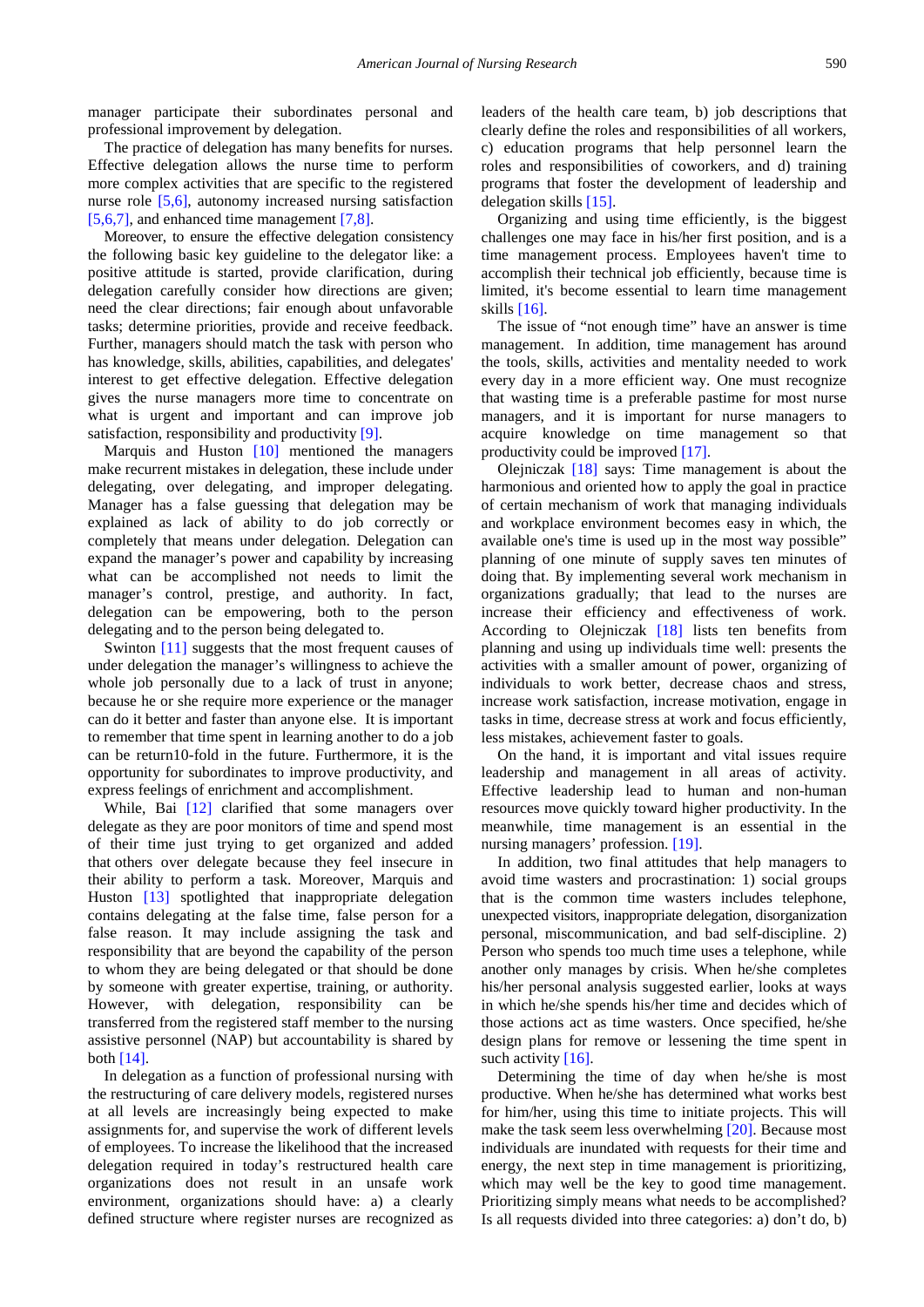do later, and c) do now. The "don't do" items probably reflect problems that will take care of themselves, are already outdated, or are better accomplished by someone else [\[13\].](#page-8-5) The do later means "procrastinated" it reflects to put off something until a future time, to postpone, or delay needlessly. According to Berkman [\[21\],](#page-8-13) the procrastination is what happens when the value of doing something else outweighs the value of doing it now. Although procrastination may be appropriate in some cases, the reality is that more often than not, it is a barrier to effective time management and is rarely appropriate when it is done to avoid a task because it is overwhelming or unpleasant.

Finally, the do now requests most commonly reflect a unit's day-to-day operational needs. These requests may include daily staffing needs, dealing with equipment shortages, meeting schedules, conducting hiring interviews, and giving performance appraisals [\[13\].](#page-8-5)

**Personal time management:** It refers in part to self-knowledge, self-awareness is a leadership skill. There are Brans' 12 rules to master for personal time management mentioned by Brans [\[22\]:](#page-8-14)

1. Struggle to be real as you can be a truthful with yourself about what you need and why you work what you work.

2. Build trusting relationship. Depend on persons you can exchange trust with them.

3. To keep a good lifestyle: practice exercise weekly, eating health food and sleep enough.

4. Organize your day according to biological status and rearrangement your tasks.

5. Priorities plan. Determine the most of two things that are with urgent and important priority to work on them.

6. Ability to say No, refuse things that are opposite with your plan.

7. Schedule time every day to work on just one thing.

8. Doing things better, faster and looking for creative ways to implement it.

9. Set standard process that requires a little supervises.

10. Predict the problem in the future, immediately solve problems, and determine time to think in a future visionary.

11. Division of work and think on one part at a time and then objective by another to achieve your goals.

12. Finish your work who you are started

# **1.1. Significance of the Study**

Thus, the essential of examine time management and delegation because the nurse managers are the most crucial role in hospital and that time management is the most important point of success effectiveness, and consider that factors affecting of it. That factors like doing tasks according to priority, and work planning that factors effect on using success time and delegation. [\[23\].](#page-8-15)

## **1.2. Aim of the Study**

To examine the effect of time management training program on delegation skills regarding nurse manager working at Kafrelsheikh General Hospital through:

• Measuring time management skills by nurse managers pre implementation of the training program

- Extension of delegation process uses pre and post implementation of training program.
- Planning and implementing of delegation training program
- Measuring time management skills after implementation of training program.

## **1.3. Research Hypothesis**

Nurse Managers who receive training program about time management on delegation have higher knowledge and attitude scores, higher level of awareness about time wasters after implementation of the program.

# **2. Subjects and Methods**

## **2.1. Research Design**

A quasi-experimental intervention research design with pre-post assessment was used in the study.

## **2.2. Research Setting**

The study was conducted at Kafrelsheikh General Hospital affiliated to the Ministry of Health, with total bed capacity of 403 beds. It consists of four floors: Ground floor which includes inpatients, a psychiatric unit for males and females, and administrative hospital offices. The first floor includes the intensive care unit (ICU medical & surgical), surgical male inpatient unit, emergency surgical unit, orthopedic unit, and Urology unit. The second floor contains operating rooms (ORs); burn unit, obstetric unit, surgical female unit and neonate intensive care unit (NICU). The third floor includes diabetic unit, medical unit, neurosurgery ICU, pediatric unit, and pediatric intensive care unit (PICU). Program classes were conducted at the Training Center for Women Health in Kafrelsheikh Directorate of Health

# **2.3. Research Subjects**

The subjects of this study is one group, namely nurse managers, including all nurse managers available (39) at the time of data collection, working in all inpatient departments of the Kafrelsheikh General Hospital. Inclusion criterion for nurse managers was one-year experience at least in the study setting.

# **2.4. Tools of Data Collection**

Three tools for data collection were used in this study. These were the delegation questionnaire tool, time management tool, and time wasters' tool.

#### **2.4.1. First Tool: Delegation Questionnaire**

It was aiming to assess the knowledge level that a nurse manager has regarding delegation before the training program and served to assess her gain after implementation of the designed program. Adopted from Mohamed [\[24\],](#page-8-16) it consists of two parts:

*Part I:* collecting the personal data as name "optional", age, qualification, years of experience, and marital status.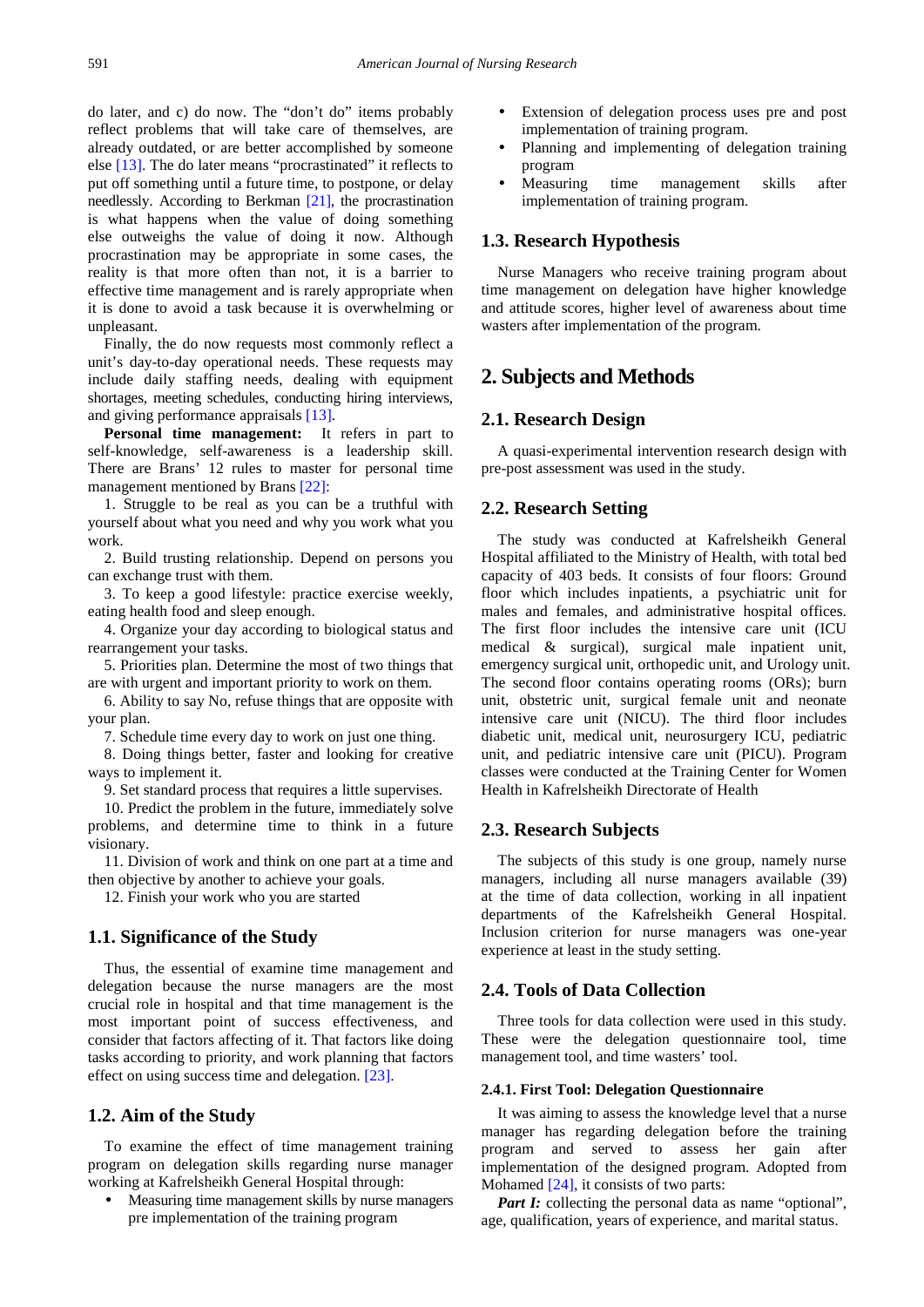*Part II:* aimed to assess the ability of participant to use delegation. It consists of 22 statements. The response for each statement is one a five point Likert scale "strongly agree, agree, uncertain, disagree and strongly disagree". **These were scored** 5, 4, 3, 2, and 1, respectively. Scores of the statement were summed up and the total divided by the number of the items, giving a mean score for the part. This score was converted into a percent score. The subject's ability to delegate was considered adequate if the percent score was 60% or more and inadequate if less than 60%.

## **2.4.2. Second Tool: Time Management Tool**

This tool included two parts: one for time management and the other for time wasters. This questionnaire adopted from  $[25,26,27,28]$ . It aims at assessing the time management skills among first line nurse managers. It consists of 26 statements; the responses for items are always, continuously, sometimes, and rarely. **These were scored** 4, 3, 2, and 1 respectively. Scores of the statements were summed up and the total divided by the number of the items, giving a mean score, which is divided into external and internal wasters sections, each consisting of ten items. The possible response for each item is either Yes or No. A checked item was scored 1= Yes and the unchecked zero= No. subject's knowledge about time wasters was satisfactory if the score was  $\geq 60\%$  and unsatisfactory if score  $\leq 60\%$ .

#### **2.4.3. Third Tool: Program Assessment**

It was adopted from [\[29\],](#page-8-18) it aims to assess the effectiveness of the program. The participant assesses the content, methods of teaching, time, and environment of class.

# **2.5. Methods**

The study was implemented according to the following steps:

## **2.5.1. Tools Validity**

The questionnaires sheets were tested for visibility, relevance, applicability, understanding and ease for implementation by "three" expert professors and assistant professors from Nursing Administration Department.

#### **2.5.2. Tools Reliability**

The reliability of the three tools was tested using the internal consistency method. Cronbach's Alpha test for the reliability of delegation was 0.848, while the Cronbach's Alpha test for the reliability of time management was 0.830, and the Cronbach's Alpha test for the reliability of time wasters was 0.901 meaning that the tools are highly reliable.

#### **2.5.3. Pilot Study**

A pilot study was carried out on 10% of the sample size (4 nurse managers), to experiment the content of the questionnaire as well as to rating the time needed for data collection. There were no necessary modifications. Subjects who participate in the pilot study were excluded from the main study sample.

#### **2.5.4. Fieldwork**

The fieldwork of this study was accomplished through three phases as following:

**First phase: Program planning:** To assess the baseline participants' knowledge about time management, delegation skills, and time wasters. Pretest forms were distributed to the participants in the classroom for continuing education for nurse managers, and were collected after 20-30 minutes. Based on the results of the pretest, the participants learning needs were identified. Accordingly, the objectives of the program were stated and contents were designed. The aim of the program was to improve the ability of nurse managers regarding delegation, time management, and time wasters, and identify the relation between delegation and time management and the barriers to delegation and time management.

**Second phase: Program implementation:** The total program duration 12 hours theory and practice was divided into three days (4-hours daily). A half hour break was given in the middle of the sessions. The program lasted for two months, from the beginning of December 2018 to the end of January 2019. Program classes were conducted at the Training Center for Women Health in Kafrelsheikh Directorate of Health.

**Third phase follow up evaluation:** evaluation of participants' retained knowledge was assessed at the end of the second month post test program using the same tools as in the preprogram test.

#### **2.5.5. Limitation of the Study**

It would have been better to repeat the assessment once again at a later time with a larger group.

#### **2.5.6. Administrative Design**

An official letter was issued from the Dean of Faculty of Nursing at Kafrelsheikh University to the directors of Kafrelsheikh General Hospital. Nursing directors of the selected settings were also contacted. Verbal approval was obtained from each of them.

## **2.5.7. Ethical Considerations**

Research ethics were followed. The participants were informed about the purpose of the study, and their verbal informed consents were obtained. They were informed about their rights to refuse participation or retract at any time, without giving any reason. They were assured that all obtained information will be treated confidentially, and will only be used for the purpose of research. They were also reassured that the study maneuvers could not entail any harmful effects on them.

#### **2.5.8. Statistical Design**

Statistical analyses were complete by using the Statistical Package for Social Science (SPSS) for windows, version 20.0 (SPSS, Chicago, IL). Data were tested for normality of distribution prior to any calculations. All continuous data were normally distributed and were expressed in mean  $\pm$  standard deviation (SD). Categorical data were expressed in number and percentage. The comparisons between variables with continuous data were determined using Student's t-test. Chi-square test was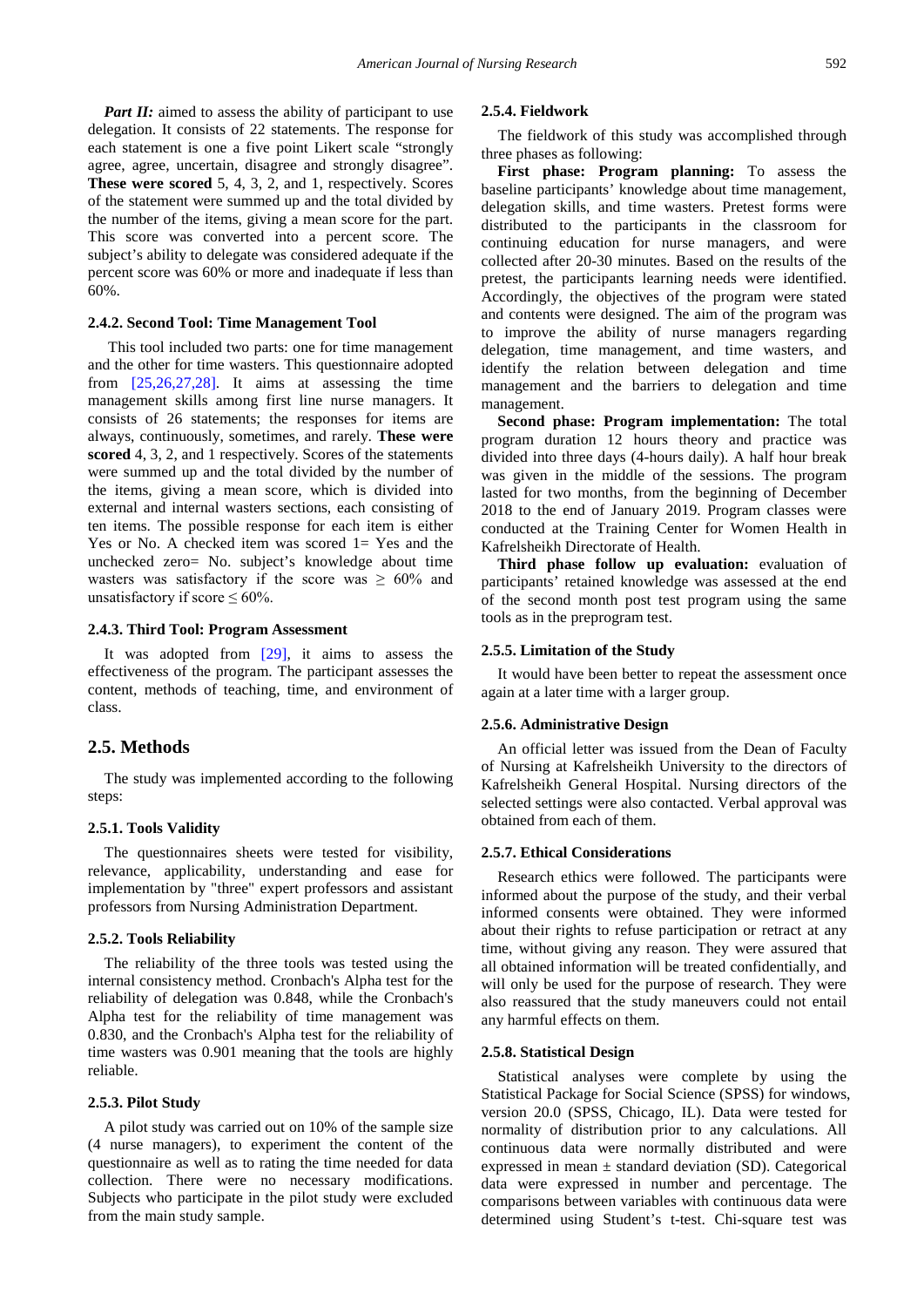used for comparison of variables with categorical data. Pearson correlation test was used to determine correlation between variables with continuous data. Statistical significance was set at  $p<0.05$ .

# **3. Results**

The current study results include the following parts: 1) distribution of nurse managers according to their personal characteristics; 2) responses of the time management, delegation, and 3) Time wasters' knowledge pre/post training program regarding nurse managers. Correlation of the time management, delegation, and time waster with the nurse managers' age and years of experience, nurse managers' skills of time management, delegation, and time wasters throughout study phases pre/posttests, the correlation between the time management with delegation and time wasters pre intervention, the correlation between the time management with delegation and time wasters post intervention, participants' opinions about the training program and their suggestions, distribution of responses to reasons for non-attendance program, role of nursing administration in training attendance, and preferred time for training, and distribution of participants' satisfaction with the training program. According to the study aim and hypothesis, the following findings will support the study hypothesis and achieve the study aim.

[Table 1:](#page-4-0) Depicts characteristics reported at analytic baseline for nurse manager participants. It reveals that, the highest percentage of nurse managers (69.2%) was for the age group [30-<40 years]. As for years of experience, for more than half  $(53.8 \%)$ , it was  $[10 - 20 \text{ years}]$ . Concerning marital status, more than three quarter (79.5 %) are married. As regards qualification, the majority of them (87.2 %) have a Bachelor degree.

[Table 2:](#page-4-1) It presents a comparison between pre/posttests mean ±SD of the nurse managers' knowledge as regards to time management domains, delegation, and time wasters internal and external. There are significant improvements in nurse managers' knowledge related to time management, delegation, and time wasters from pre/posttests (p value  $< 0.001$ ).

[Table 3:](#page-5-0) It displays correlations between the scores of time management, delegation, and time wasters' knowledge and the nurse managers' age and years of experience throughout study phases. Statistically significant positive correlations are shown between age and years of experience in all time management domains, total time management, delegation, and time wasters (internal and external).

[Table 4:](#page-5-1) It reveals the nurse managers' skills of time management, delegation, and time wasters throughout study phases at pre/posttests. The results indicate statistically significant improvements in all time management domains, total time management, delegation, and time wasters (internal and external).

[Table 5:](#page-5-2) It presents correlations between the time management with delegation and time wasters post intervention. The results indicate statistically significant improvements found between the time management with delegation and time wasters post intervention among nurse managers ( $p < 0.001$ ).

[Table 6:](#page-5-3) It describes participants' opinions about the training program and their suggestions. It shows that less than half of them (46%) had knowledge about delegation, time management from previous exposure to such training program. All of them (100%) agreed that with the training they became more organized, conflict decreased and they will advise peers to attend such training and want more similar training. As well, all got knowledge and skills in problem solving, and need such training in administration for own work.

[Figure 1:](#page-6-0) It displays distribution of the participants' responses to reasons for non-attendance program, role of nursing administration in training attendance, and preferred time for training. It reveals that more than half of them (59%) reported reason for non-attendance was accumulation of problems during training time leave. The role of nursing administration in training attendance as mentioned by more than half of them (56%) was try to solve problems till nurse manager returns, while less than half of nurse managers (46%) preferred time for training to be in early morning.

[Figure 2:](#page-6-1) It displays participants' satisfaction with the training program. The majority of them were satisfied with all the program training elements as language, terms, media, and methods, while only 32% of them considered the program duration as medium.

**Table 1. Distribution of Nurse Managers According to their Personal Characteristics (n=39)**

<span id="page-4-0"></span>

| <b>Personal Characteristics</b> | No. | $\frac{0}{0}$ |
|---------------------------------|-----|---------------|
| Age (years)                     |     |               |
| $25 - < 30$                     | 9   | 23.1          |
| $30 - 40$                       | 27  | 69.2          |
| $40 - 45$                       | 3   | 7.7           |
| Experience                      |     |               |
| $1 - 10$                        | 11  | 28.3          |
| $10 - >20$                      | 21  | 53.8          |
| >20                             | 7   | 17.9          |
| Marital status                  |     |               |
| Single                          | 7   | 17.9          |
| Married                         | 31  | 79.5          |
| Widow                           | 1   | 2.6           |
| Oualification                   |     |               |
| Diploma                         | 3   | 7.7           |
| <b>Bachelor</b>                 | 34  | 87.2          |
| Master                          | 2   | 5.1           |

| Table 2. Responses of the Time Management, Delegation and Time |  |  |  |
|----------------------------------------------------------------|--|--|--|
| Wasters' Knowledge Pre and Post Training Program Regarding     |  |  |  |
| Nurse Managers $(n = 39)$                                      |  |  |  |

<span id="page-4-1"></span>

|                             | Pre-training | Post-training  |       | Student's t test |
|-----------------------------|--------------|----------------|-------|------------------|
| <b>Items</b>                | Mean $+SD$   | Mean $+SD$     | t     | p                |
| Time management<br>domains: |              |                |       |                  |
| Planning                    | $24.4 + 4.6$ | $27.6 + 5.8$   | 2.757 | 0.007            |
| Organizing                  | $14.3 + 2.1$ | $16.2 + 2.7$   | 3.476 | < 0.001          |
| Implementing                | $17.1 + 2.9$ | $186 + 32$     | 2.248 | 0.027            |
| Managing                    | $14.7 + 2.4$ | $16.2 + 3.2$   | 2.334 | 0.022            |
| Total time<br>management    | $70.5 + 9.9$ | $78.6 + 12.4$  | 3.223 | 0.002            |
| - Delegation                | $65.7 + 6.5$ | $69.6 \pm 9.7$ | 2.104 | 0.039            |
| - Time waster<br>internal   | $3.2 + 2.1$  | $7.4 + 3.0$    | 7.224 | < 0.001          |
| - Time waster<br>external   | $4.8 + 2.6$  | $8.1 + 2.2$    | 5.947 | < 0.001          |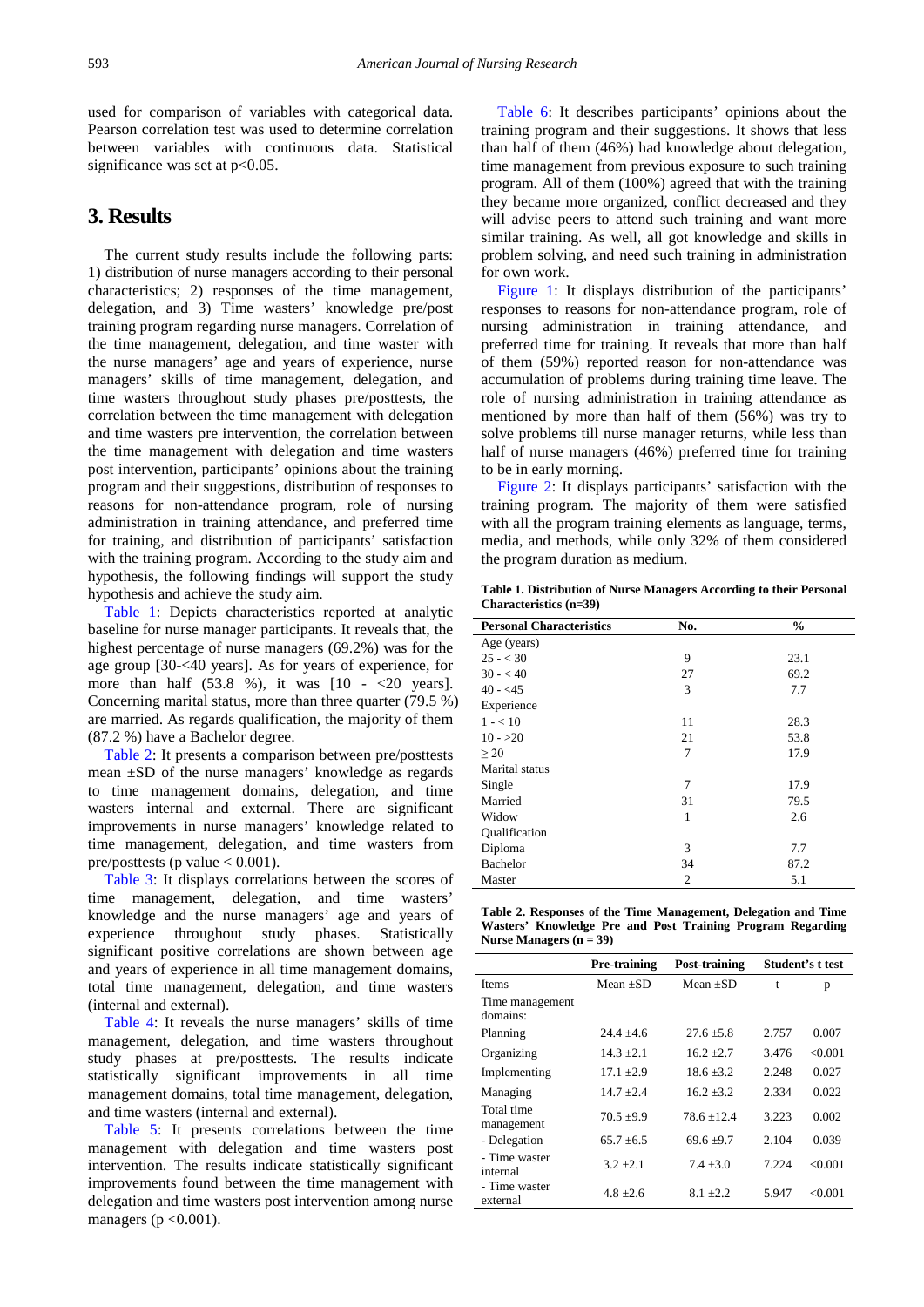| Table 3. Correlations of the Time Management, Delegation, and Time Wasters with the Nurse Managers' Age and years of Experience (n = 39) |  |  |
|------------------------------------------------------------------------------------------------------------------------------------------|--|--|
|                                                                                                                                          |  |  |

<span id="page-5-0"></span>

| Items                      |       | Age   |       | Years of Experience |
|----------------------------|-------|-------|-------|---------------------|
|                            |       |       |       |                     |
| - Time management domains: |       |       |       |                     |
| Planning                   | 0.460 | 0.003 | 0.432 | 0.006               |
| Organizing                 | 0.416 | 0.009 | 0.393 | 0.013               |
| Implementing               | 0.427 | 0.007 | 0.381 | 0.017               |
| Managing                   | 0.467 | 0.003 | 0.391 | 0.014               |
| Total time management      | 0.328 | 0.041 | 0.353 | 0.028               |
| - Delegation               | 0.418 | 0.008 | 0.457 | 0.003               |
| - Time waster internal     | 0.395 | 0.013 | 0.392 | 0.014               |
| - Time waster external     | 0.464 | 0.003 | 0.474 | 0.002               |

## **Table 4. Nurse Managers' Skills of Time Management, Delegation, and Time Wasters throughout Study Phases (Pre & Posttests)**

<span id="page-5-1"></span>

|                              | Pre-training |            |     | Post-training |     |            |     | Chi square |                |         |
|------------------------------|--------------|------------|-----|---------------|-----|------------|-----|------------|----------------|---------|
| <b>Items</b>                 |              | Inadequate |     | Adequate      |     | Inadequate |     | Adequate   |                |         |
|                              | No.          | $\%$       | No. | $\%$          | No. | $\%$       | No. | $\%$       | $\mathrm{X}^2$ | P       |
| - Time management domains:   |              |            |     |               |     |            |     |            |                |         |
| Planning                     | 21           | 53.8       | 18  | 46.2          | 11  | 28.2       | 28  | 71.8       | 5.299          | 0.021   |
| Organizing                   | 17           | 43.6       | 22  | 56.4          | 8   | 20.5       | 31  | 79.5       | 4.768          | 0.029   |
| Implementing                 | 22           | 56.4       | 17  | 43.6          | 12  | 30.8       | 27  | 69.2       | 5.214          | 0.022   |
| <b>Managing</b>              | 34           | 87.2       | 5   | 12.8          | 26  | 66.7       | 13  | 33.3       | 4.622          | 0.032   |
| <b>Total time management</b> | 31           | 79.5       | 8   | 20.5          | 18  | 46.2       | 21  | 53.8       | 9.277          | 0.002   |
| - Delegation                 | 18           | 46.2       | 21  | 53.8          | 5   | 20.5       | 31  | 79.5       | 5.769          | 0.016   |
| - Time waster internal       | 33           | 84.6       | 6   | 15.4          | 9   | 23.1       | 30  | 76.9       | 29.714         | < 0.001 |
| - Time waster external       | 23           | 59.0       | 16  | 41.0          |     | 12.8       | 34  | 87.2       | 18.051         | < 0.001 |

### **Table 5. Correlations between the Time Management with Delegation and Time Wasters (Post Intervention)**

<span id="page-5-2"></span>

| <b>Items</b>                |       | <b>Total delegation score</b> |       | Time wasters (internal) | Time wasters (external) |       |
|-----------------------------|-------|-------------------------------|-------|-------------------------|-------------------------|-------|
|                             |       |                               |       |                         |                         |       |
| Time management domains:    |       |                               |       |                         |                         |       |
| Planning                    | 0.374 | 0.019                         | 0.368 | 0.021                   | 0.390                   | 0.014 |
| Organizing                  | 0.457 | 0.003                         | 0.355 | 0.027                   | 0.356                   | 0.026 |
| Implementing                | 0.393 | 0.013                         | 0.331 | 0.040                   | 0.340                   | 0.034 |
| <b>Managing</b>             | 0.343 | 0.032                         | 0.381 | 0.017                   | 0.383                   | 0.016 |
| Total time management score | 0.386 | 0.015                         | 0.375 | 0.019                   | 0.355                   | 0.027 |

# **Table 6. Participants' Opinions about the Training Program and their Suggestions (n=39)**

<span id="page-5-3"></span>

| No.            | items                                                               | %Agree   |
|----------------|---------------------------------------------------------------------|----------|
|                | Expected to acquire knowledge and skills from knowing program title | 75       |
| 2              | Program achieved expectations                                       | 98       |
| 3              | Had previous knowledge about delegation/time management             | 46       |
| $\overline{4}$ | Program affected performance                                        | 98       |
| 5              | Became more organized, with planning                                | 100      |
| 6              | Relation with nursing staff improved and conflict decreased         | 100      |
| $\overline{7}$ | Advise peers to attend such training                                | 100      |
| 8              | Want more similar training in administration                        | 100      |
| 9              | Got knowledge and skills in problem solving                         | 100      |
| 10             | Prefer such training at workplace                                   | 92       |
| 11             | Prefer such training in specialized training centers                | 98       |
| 12             | Need such training in administration for own work                   | 100      |
|                | Reasons for non-attendance:                                         |          |
| 13             | a. Shortage of nursing staff at work                                | 41       |
|                | b. High patient load                                                | $\Omega$ |
|                | c. Accumulation of problems during training time leave              | 59       |
|                | Role of nursing administration in training attendance:              |          |
| 14             | a. Arrange for leave and its consequences                           | 41       |
|                | b. Does not help and blame you for problems                         | 3        |
|                | c. Try to solve problems till your return                           | 56       |
|                | Preferred time for training:                                        |          |
|                | a. Early morning                                                    | 46       |
| 15             | b. End of shift                                                     | 18       |
|                | c. Middle of day                                                    | 36       |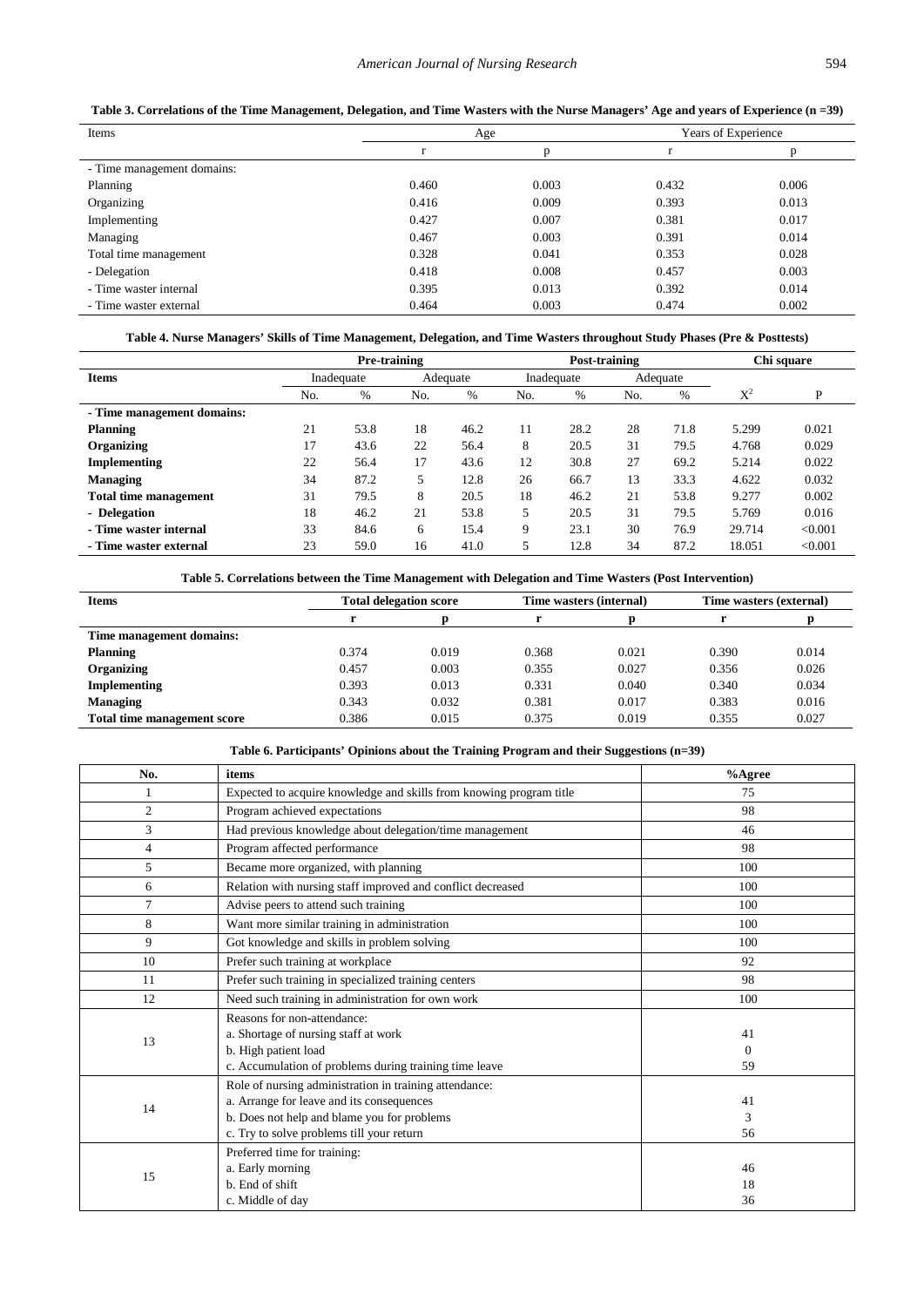<span id="page-6-0"></span>

<span id="page-6-1"></span>Figure 1. Distribution of Responses to Reasons for Non-Attendance Program, Role of Nursing Administration in Training Attendance, and Preferred Time for Training



Figure 2. Distribution of Participants' Satisfaction with the Training Program (n= 39)

# **4. Discussion**

The present study aimed to examine the effect of time management training program on delegation skills regarding nurse manager working at Kafrelsheikh General Hospital.

Regarding the personal characteristics of the participants, the results of the current study revealed that the entire sample consists of (39) females. In addition, 69.2% of total sample were in the age group 30- <40. Total experience in the same hospital for 53.8% of nurse managers was  $10 - 20$  years. As for the marital status of sample, 79.5% are married, and 17.9% are single. Concerning education, the majority most of them 87.2% had bachelor degree. In this respect, the Board of Registered nursing [\[30\]](#page-8-19) denoted that, the degree of education affects the technical leadership skills, while the unlicensed personnel should never be assigned tasks that require a substantial amount of scientific knowledge, as more learning leads to mature one's skills and conceptions.

Furthermore, the current study findings showed that, organizing and managing were the lowest domains in knowledge related to time management (Mean  $\pm$  SD 14.3 $\pm$ 2.1, &14.7 $\pm$ 2.4) sequentially, in pre training program implementation, whereas the best domain was related to planning (Mean  $\pm$  SD 24.4 $\pm$ 4.6). These findings are incongruence with those of Mohamed [\[29\],](#page-8-18) who attributed to organizing that it was the best time management skills, and the worst was related to planning. This may be due to that the planning was the most important step in time management and general management endeavor involves the skills of planning, organizing, implementing and controlling.

In the same line, during the post training program the nurse managers' knowledge had increased after implementation of the training program and it was a highly statistically significant improvement related to time management, delegation, and time wasters (p value < 0.001). Marquis and Huston  $[31]$  clarified that, to be use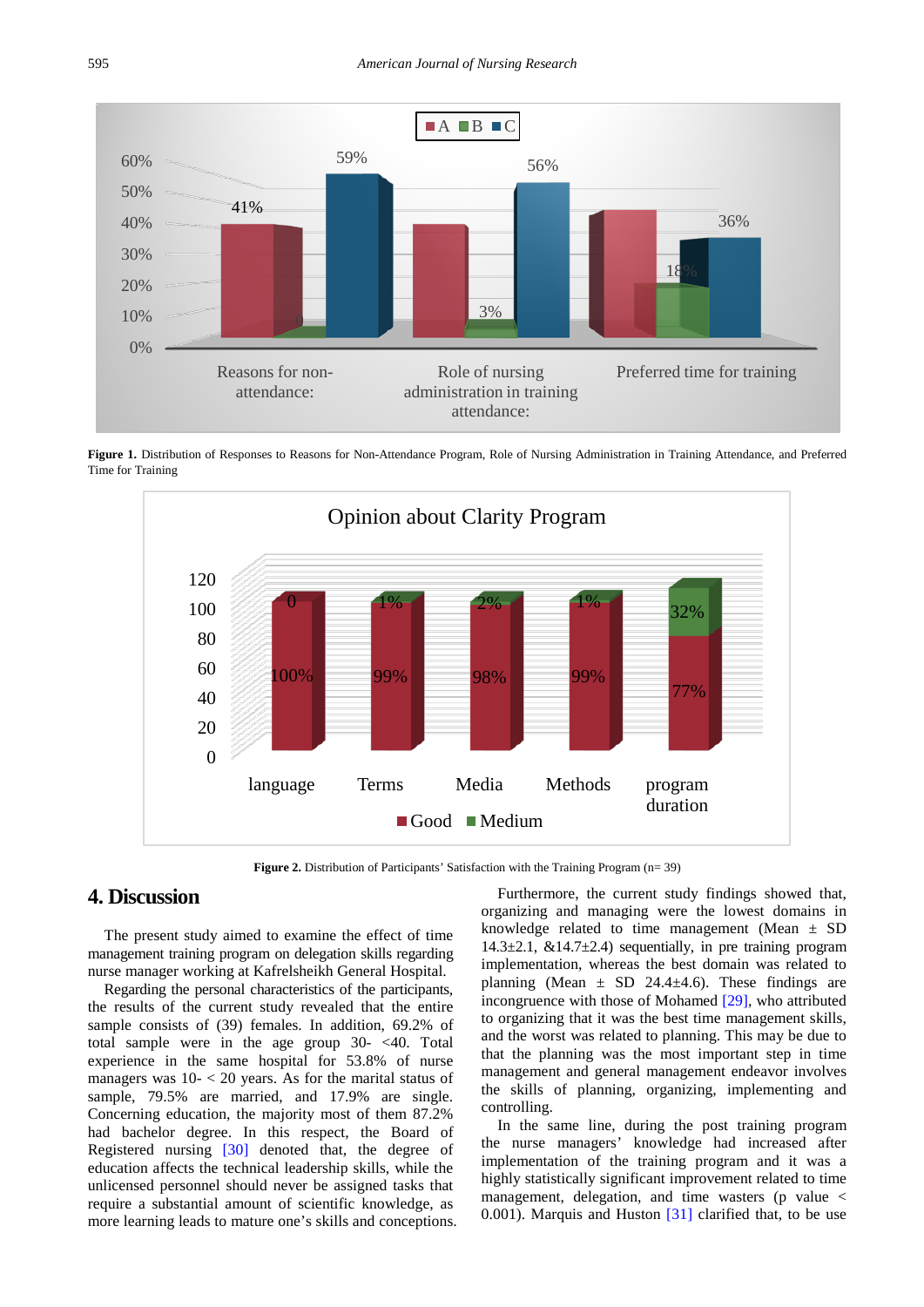time management efficiently, the person may be practice the delegation skills during their life at home, in their work place, and interactive group to exchange one's activities with others that deliver more time for education and focuses. In other ways, recognized time management as an essential component of work execution and nursing practice different strategies of time are using by nurses. Nurses work smarter instead of harder through learning time management skills in nursing. [\[32\].](#page-8-21)

In addition, the current study results reported that there is a correlation between age, and years of experience in the current position of the nurse managers and their skills in time management, delegation and time wasters. The experience gave them the chance to learn more about leadership skills, and clarified their strengths and capabilities to use those talents for improving management skills. This finding is incongruent with that of Mohamed [\[24\],](#page-8-16) who reported that there was no correlation detected between delegation and age or experience. Meanwhile, nurse managers' knowledge about time wasters was decreasing with the increase in their age and years of experiences. On the same line, Marquis and Huston [\[33\]](#page-8-22) emphasized that lower level managers with less years of experience have more interruption than higher level managers with longer years of experience.

Furthermore, the current study findings showed that, a positive relation between delegation and time management. This finding is consistent with that of Marquis and Huston [\[31\],](#page-8-20) who mentioned that to be using one's time effectively one should be using the delegation skills at home, at work, and in group activities. In the same line, Huber [\[34\]](#page-8-23) explained that, essentially delegation it is a leader's strategy designed to maximize time management by achieving activities through others. Furthermore, [\[35\]](#page-8-24) Sullivan and Decker highlighted that delegating tasks to others can be an efficient time management tool, this might be due to that the nurse manager needs free times for handling another critical management problem.

Concerning the correlations between time management with delegation and time wasters post intervention, the present study results demonstrated statistically significant improvements found and had a direct correlations between time management, delegation skills, and time wasters leading to the greater use of delegation skills, where the time management improved, which led to knowing the time wasters to avoid it. On the same side, Anderson and Pulich [\[36\]](#page-8-25) claimed that in health care workplace delegation plays a very important role and it is used their skills for successful nurse managers. The foregoing present study improvements are in agreement with those of Mohamed [\[29\],](#page-8-18) who mentioned that there was an improvement between the pre and posttest of knowledge for all participants in training program.

Finally, it is clear from this study figures that the nurse managers' reason for non-attendance of these programs was due to accumulation of problems during training time leave, while, the role of nursing administration in training attendance is to try to solve problems till program attendant nurses return and they are preferring the early morning time for training. These findings are in agreement with Rofaiel [\[37\]](#page-8-26) who highlighted that every nursing staff is in need for acquiring theoretical and technical information that is necessary to develop own skills and competencies at work.

# **5. Conclusion**

Based on the results of the present study, it is presumed that the hypothesis of the study is accepted. All nurses archived better scoring in both knowledge and skills after implementing the program than before it. This is mirrored the effect of the program.

The study concluded that there were strong positive relationships between time management and effective delegation skills and time wasters. As well, there were clear correlations between age, and years of experience, and effective use of time management skills, and effective delegation skills that lead to avoid time wasters.

# **6. Recommendations**

- Educational program should be focused on preparation of new graduates to undertake responsibilities of delegation and time management skills as theoretical components
- The ministry of higher education, combines the use simulation-based learning into course specification that would promote student's self-confidence and learn delegation skills and time management.
- Identify the time wasters during work setting and what are the strategies to deal with them.
- Nurse Managers must accept and support the concept of delegation to other lower levels of management.
- Nurse Managers should follow strategies using time management tools.

# **Acknowledgements**

Researcher would like to express thankfulness and appreciation to all Nurse Managers who participated in this study for their effective cooperation.

# **References**

- <span id="page-7-0"></span>[1] Lioyd, S. (2018). Managers must delegate effectively to develop employees. Accessed on 29/12/2018 at 10:43 a.m. Cited in: https://www.shrm.org/resourcesandtools/hr-topics/organizationaland-employee-development/pages/delegateeffectively.aspx
- <span id="page-7-1"></span>[2] Barrow, J. Sharma, S. (2018). Nursing five rights of delegation. Accessed on 29/12/2018 at 11:12 a.m. Cited in: https://www.ncbi.nlm.nih.gov/books/NBK519519/.
- <span id="page-7-2"></span>[3] Marriner, T. (2009). Guide management and leadership.  $(8<sup>th</sup>$  ed.). Mosby Inc., an affiliate of Elsevier Inc. Library of Congress Control Number. pp. 45-60.
- <span id="page-7-3"></span>[4] Barishansky, R.M. (2009, August). Pass it on: Don't be afraid to delegate*.* Journal of Emergency Medical Services, 34(8), 26, 28. Retrieved March 1, 2010, from: *http://www.journals.elsevierhealth.com/periodicals/jems/article/PI IS0197251009702104/fulltext*.
- <span id="page-7-4"></span>[5] McInnis, L.A., & Parsons, L.C. (2009). Thoughtful nursing practice: Reflections on nurse delegation decision-making. Nursing Clinics of North America, 44, 461-470.